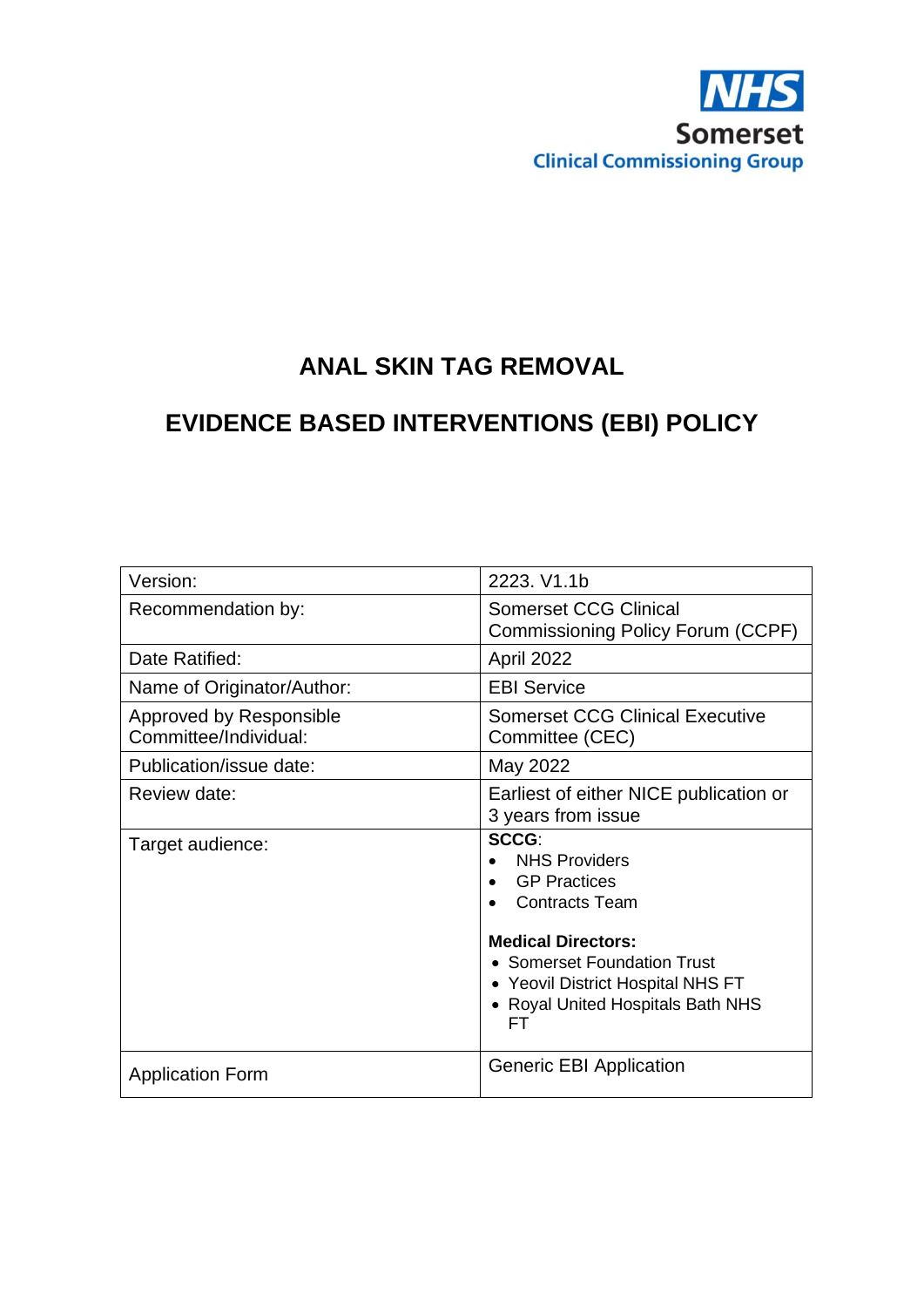#### **ANAL SKIN TAG REMOVAL EVIDENCE BASED INTERVENTIONS (EBI) POLICY**

| <b>Section</b> | <b>CONTENT</b>                                          | Page |
|----------------|---------------------------------------------------------|------|
|                | <b>Version Control</b>                                  |      |
|                | <b>General Principles</b>                               | 2    |
| 2              | <b>Policy Criteria</b>                                  | 2/3  |
| 3              | Background                                              | 3    |
| 4              | <b>Evidence Based Interventions Application Process</b> | 3/4  |
| 5              | <b>Access To Policy</b>                                 | 4    |
| 6              | References                                              |      |

# **VERSION CONTROL**

| <b>Document Status:</b> | Current policy |
|-------------------------|----------------|
| <b>Version:</b>         | 2223. v1.1b    |

| <b>DOCUMENT CHANGE HISTORY</b> |                   |                                                                                                      |
|--------------------------------|-------------------|------------------------------------------------------------------------------------------------------|
| <b>Version</b>                 | <b>Date</b>       | <b>Comments</b>                                                                                      |
| 1516.y1                        | April 2017        | Change of policy template from SWCSU<br>template to SCCG. Amendment to General<br>Principles wording |
| 1516.v1.1                      | December 2018     | Updated PALs email address, move to new<br><b>SCCG</b> template                                      |
| 1819 v1.1a                     | <b>April 2022</b> | Rebranding from IFR to EBI, update template,<br>3 year review                                        |

| <b>Equality Impact Assessment</b><br><b>EIA</b> | <b>April 2018</b> |
|-------------------------------------------------|-------------------|
| <b>Quality Impact Assessment QIA</b>            | March 2018        |
| <b>Sponsoring Director:</b>                     |                   |
| <b>Document Reference:</b>                      | 2223, V1.1b       |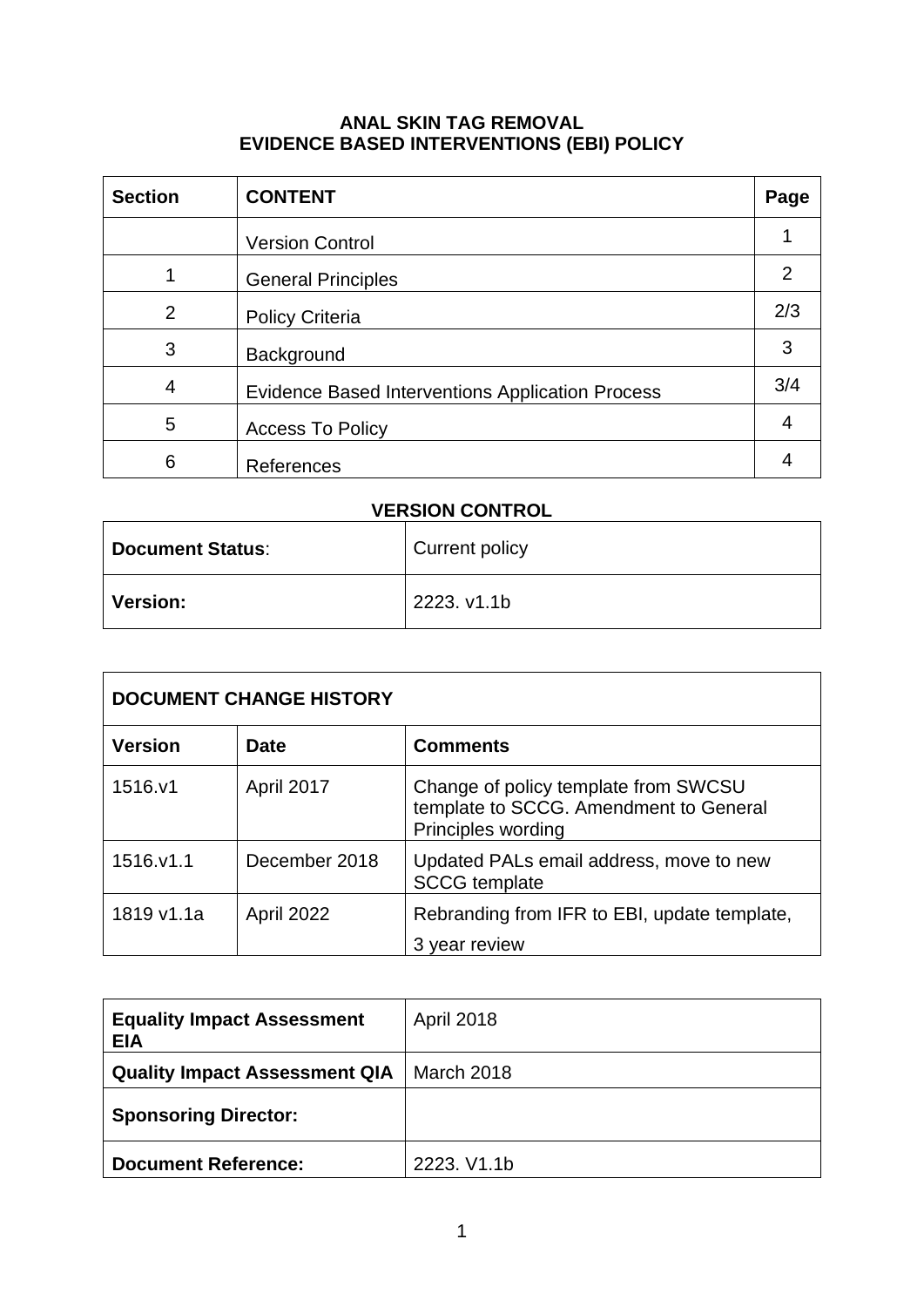## **1 GENERAL PRINCIPLES (EBI)**

- 1.1 Funding approval must be secured prior to a referral for an assessment and/or surgery. Referring patients to secondary care without funding approval having been secured not only incurs significant costs in out-patient appointments for patients that may not qualify for surgery, but inappropriately raises the patient's expectation of treatment
- 1.2 On limited occasions, we may approve funding for an assessment only in order to confirm or obtain evidence demonstrating whether a patient meets the criteria for funding. In such cases, patients should be made aware that the assessment does not mean that they will be provided with surgery and surgery will only be provided where it can be demonstrated that the patients meet the criteria to access treatment in this policy
- 1.3 Funding approval will only be given where there is evidence that the treatment requested is effective and the patient has the potential to benefit from the proposed treatment. Where it is demonstrated that patients have previously been provided with the treatment with limited or diminishing benefit, funding approval is unlikely to be agreed
- 1.4 Receiving funding approval does not confirm that they will receive treatment or surgery for a condition as a consent discussion will need to be undertaken with a clinician prior to treatment
- 1.5 The policy does not apply to patients with suspected malignancy who should continue to be referred under 2 week wait pathway rules for assessment and testing as appropriate
- 1.6 Patients with an elevated BMI of 30 or more may experience more postsurgical complications including post-surgical wound infection so should be encouraged to lose weight further prior to seeking surgery. <https://www.sciencedirect.com/science/article/pii/S1198743X15007193> (Thelwall, 2015)
- 1.7 Patients who are smokers should be referred to smoking cessation services in order to reduce the risk of surgery and improve healing

### **2 POLICY CRITERIA**

2.1 Anal skin tag removal is not routinely commissioned by the CCG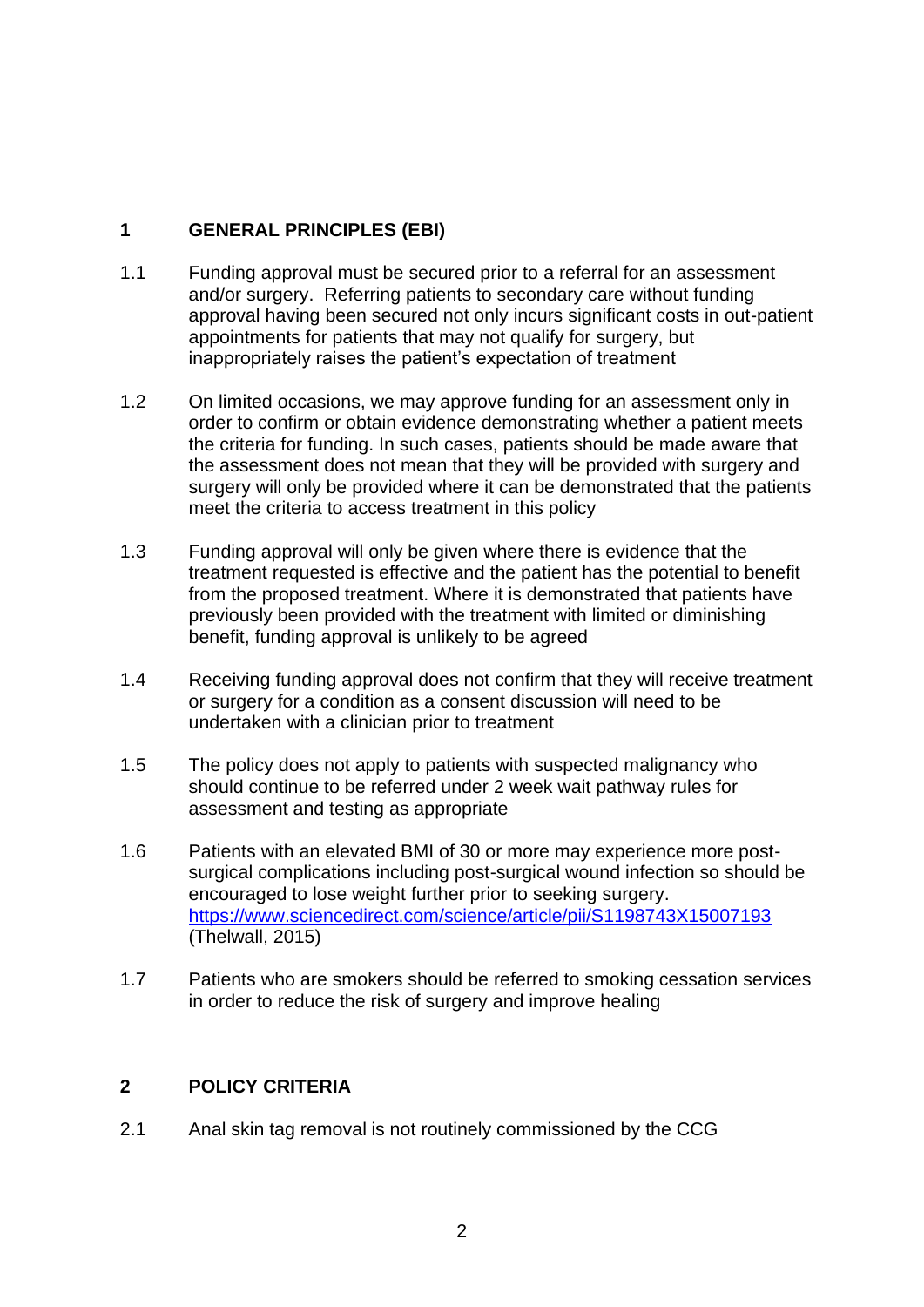- 2.2 All benign skin lesion removals, other than those requiring removal because of features suspicious of dysplasia/malignancy are not routinely funded by the CCG
- 2.3 Where there is a concern of features suspicious of dysplasia/malignancy a referral through the local 2-week pathway should be made

#### **3 BACKGROUND**

- 3.1 Anal skin tags, or rectal skin tags, are common and usually harmless growths that hang off the skin around the outside of the anus. They may be mistaken for warts or piles (haemorrhoids)
- 3.2 Anal skin tags may also be called hypertrophied papillae or fibroepithelial polyps
- 3.3 They are not contagious, but may be due to inflammation, a lesion, anal injury or skin left behind after treatment for a haemorrhoid
- 3.4 Although anal skin tags are not a risk to health
- 3.5 Anal skin tags may be checked by a doctor to make sure they are harmless and not a malignant or cancerous growth

### 4 **EVIDENCE BASED INTERVENTIONS APPLICATION PROCESS**

- 4.1 Patients who are not eligible for treatment under this policy may be considered on an individual basis where their GP or Consultant believes exceptional circumstances exist that warrant deviation from the rule of this policy
- 4.2 Completion of a **Generic EBI Application Form** by a patient's GP or Consultant is required
- 4.3 Applications cannot be considered from patients personally
- 4.4 Only electronically completed EBI applications will be accepted to the EBI **Service**
- 4.5 It is expected that clinicians will have ensured that the patient, on behalf of who they are forwarding the application for, is appropriately informed about the existing policies prior to an application to the EBI service. This will reassure the service that the patient has a reasonable expectation of the outcome of the application and its context
- 4.6 EBI applications are reviewed and considered against clinical exceptionality